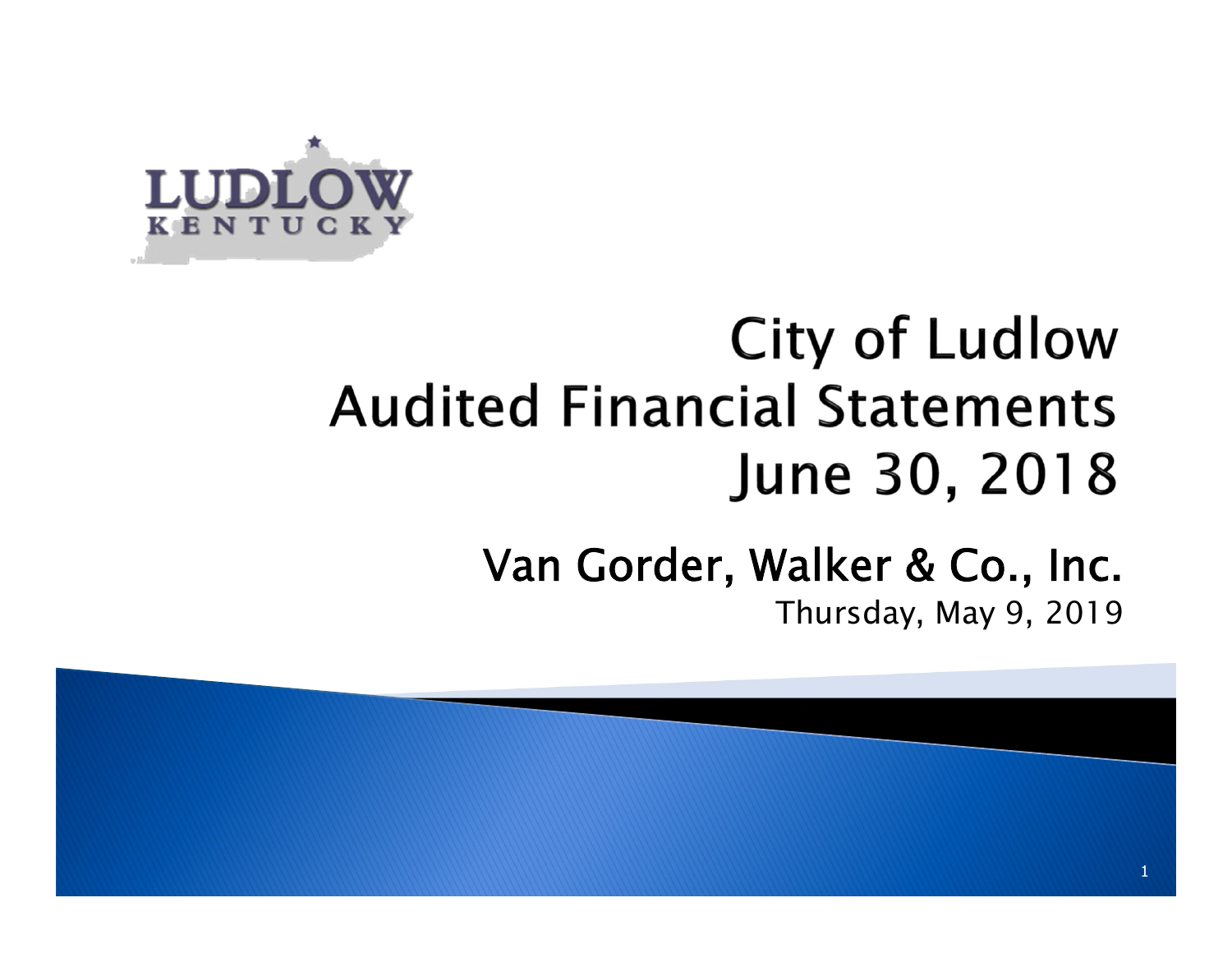## **Audit Opinion**

 $\triangleright$  In our opinion, the financial statements present fairly, in all material respects, the financial position of the City of Ludlow, Kentucky as of June 30, 2018 and the respective changes in financial position for the year then ended, in conformity with accounting principles generally accepted in the United States of America.



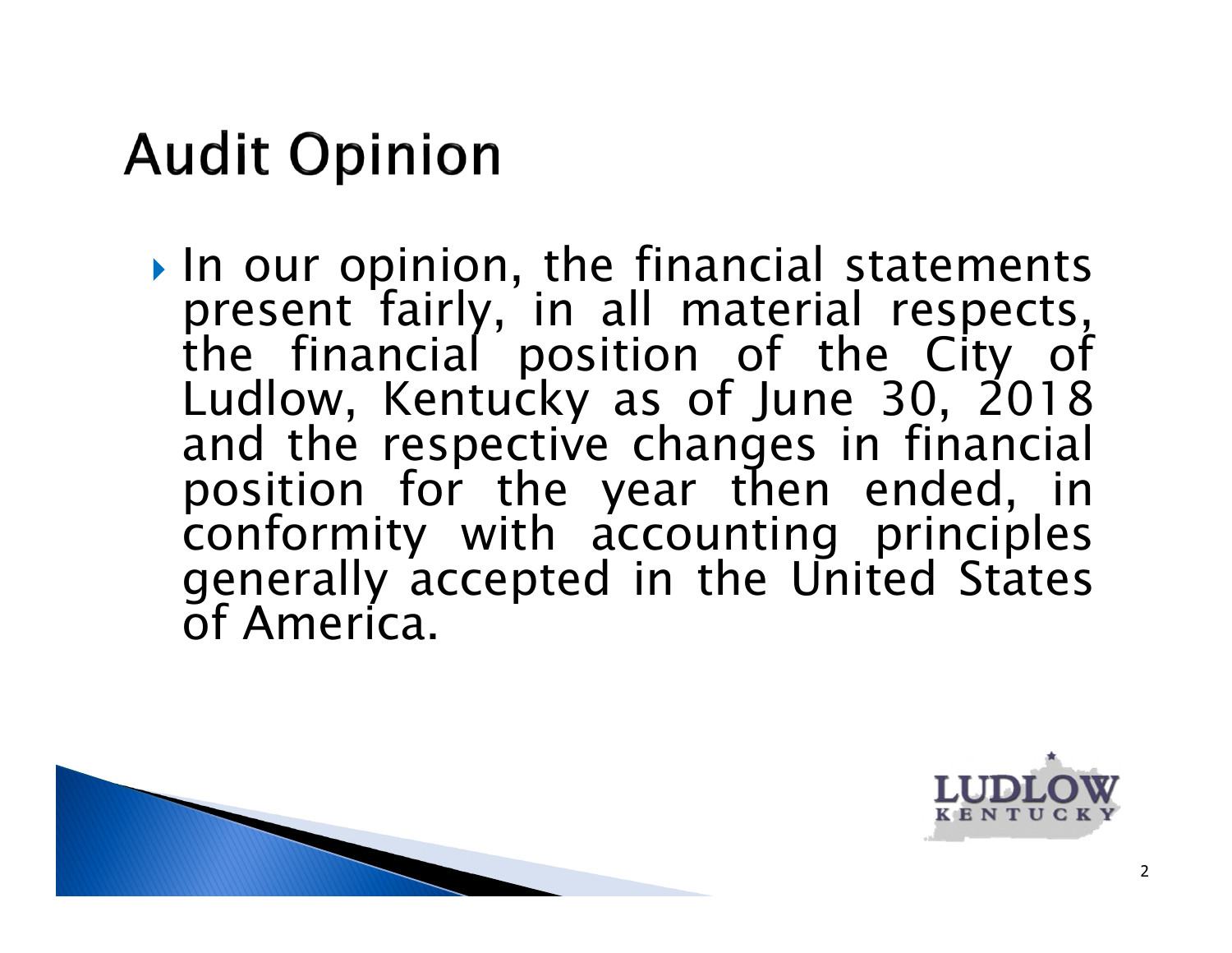## **Compliance & Internal Control**

- ▶ No Matters Involving Internal Control over Financial Reporting and Operations were Considered to be Material Weaknesses or Significant Deficiencies in Accordance with Government Auditing Standards
- ▶ No items of Non-Compliance with KRS statutes, grant agreements, loan agreements, etc. to report



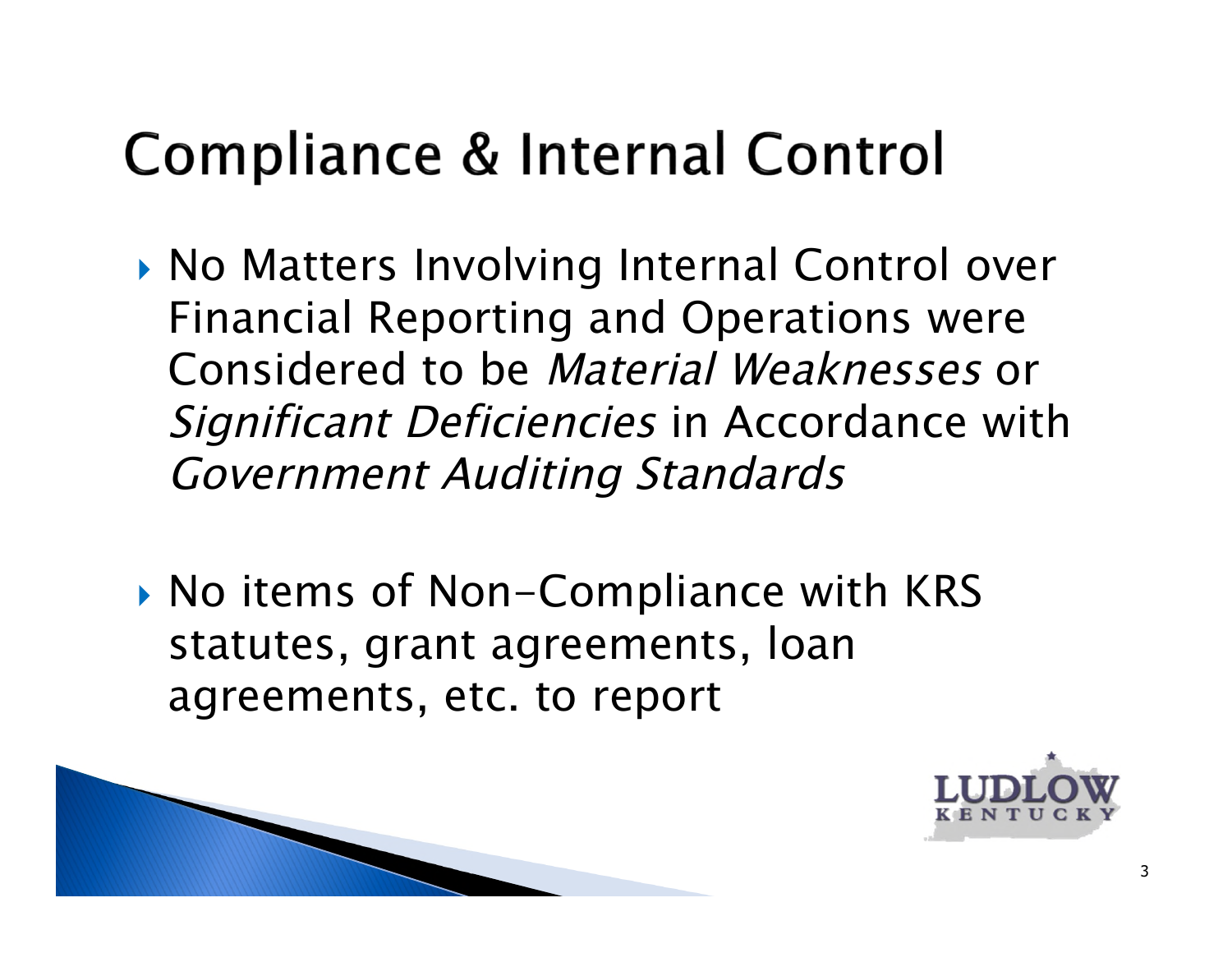## Problem: **Mounting Operating Losses**

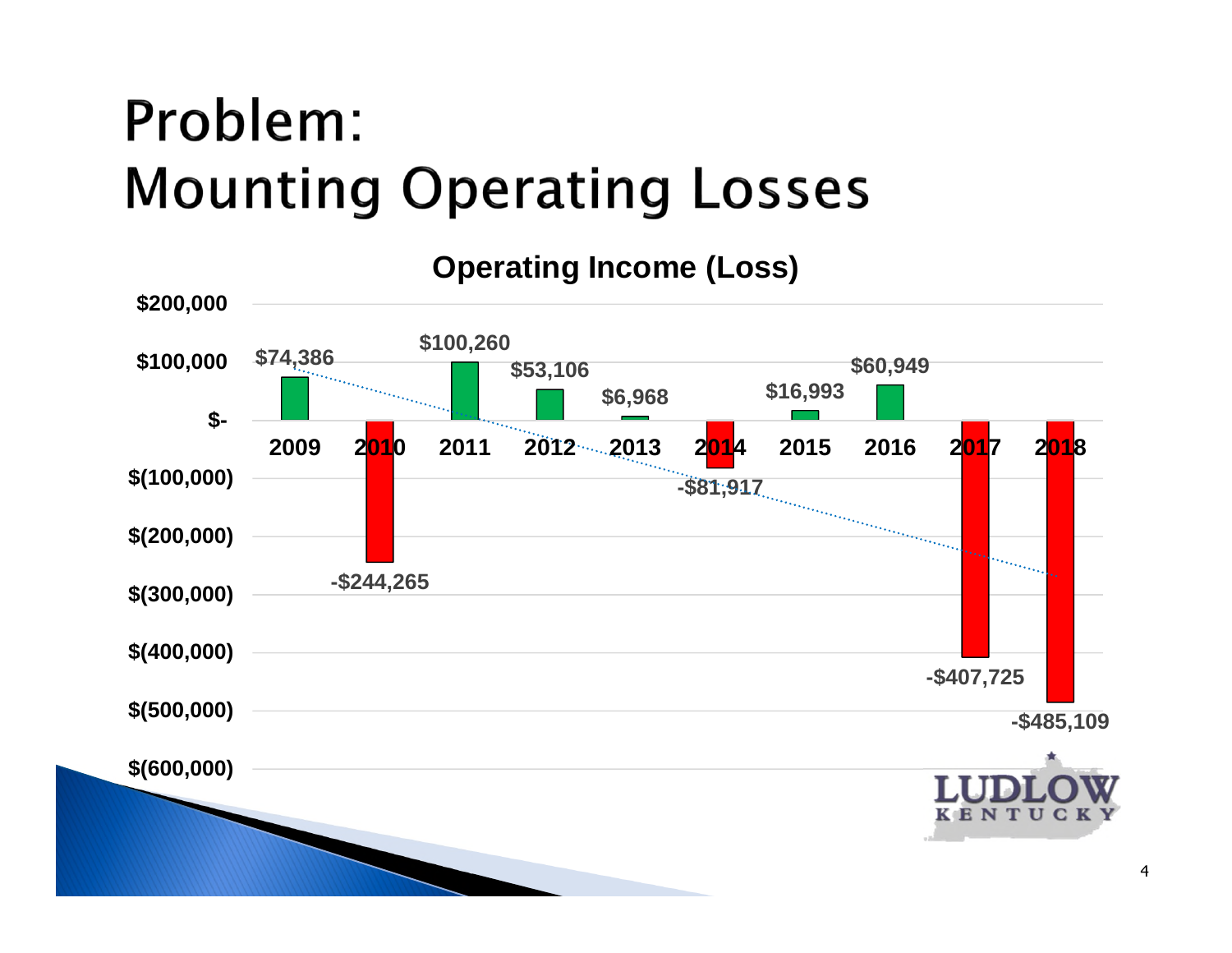## **Management's Response**

#### Immediate Actions Taken – Expense Reduction

- Eliminated three employee positions.
- Eliminated cell phones, services and amenities to the employees and buildings.
- Consolidated and changed phone and internet providers for lower costs.
- Changed health insurance providers.
- Increased employee contributions for family insurance packages.



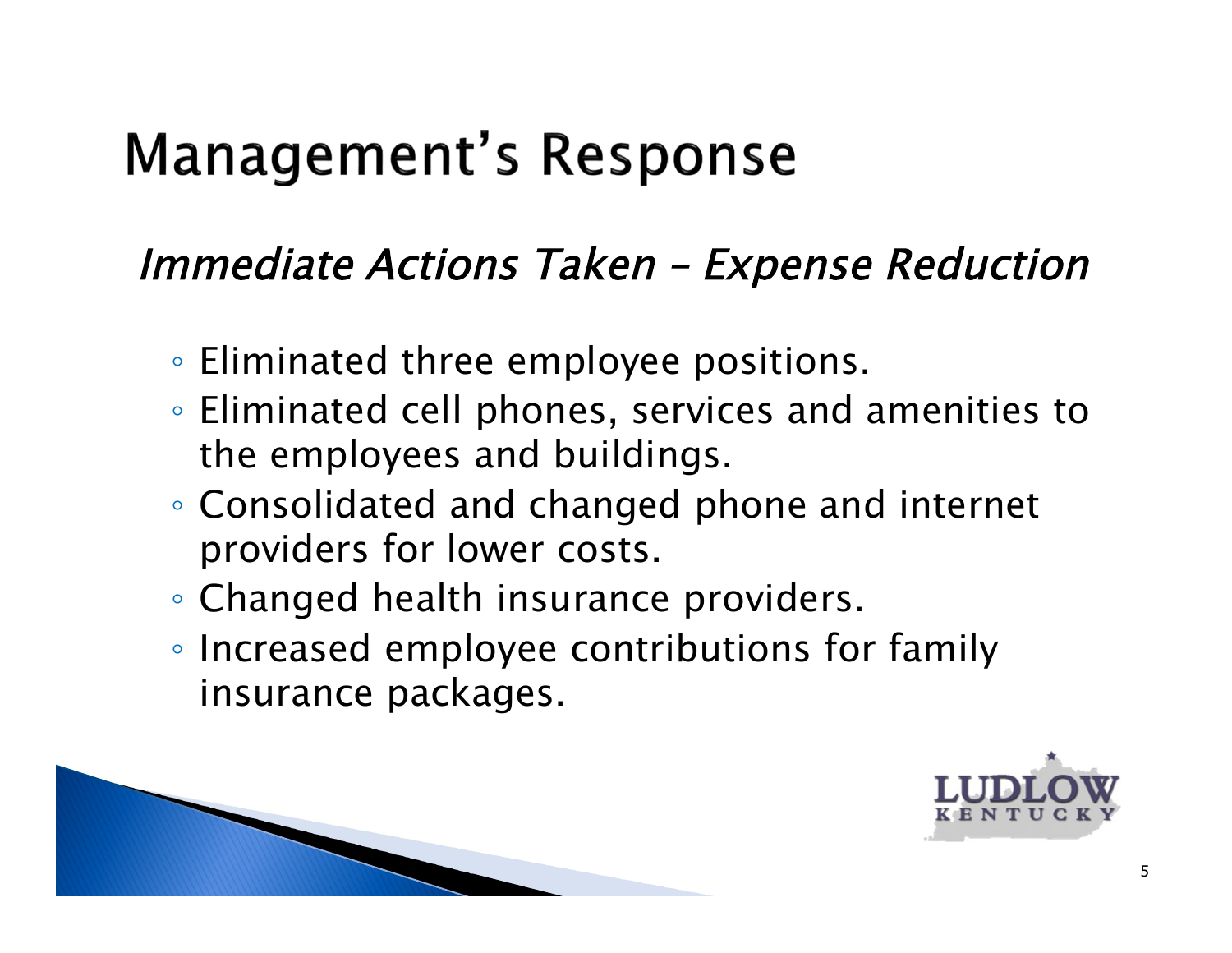### **Management's Response** Immediate Actions Taken – Revenue Generation

- Increased the Insurance premium tax by 2%.
- Signed a contract to provide fire and medical protection to the neighboring City of Bromley.
- Changed the EMS billing from a "soft" bill, to a "hard" billing service.
- Located uncollected franchise taxes owed to the City.
- Enforced collection of delinquent taxes, fees, fines and liens.
- Increased fees for dumpsters, storage units.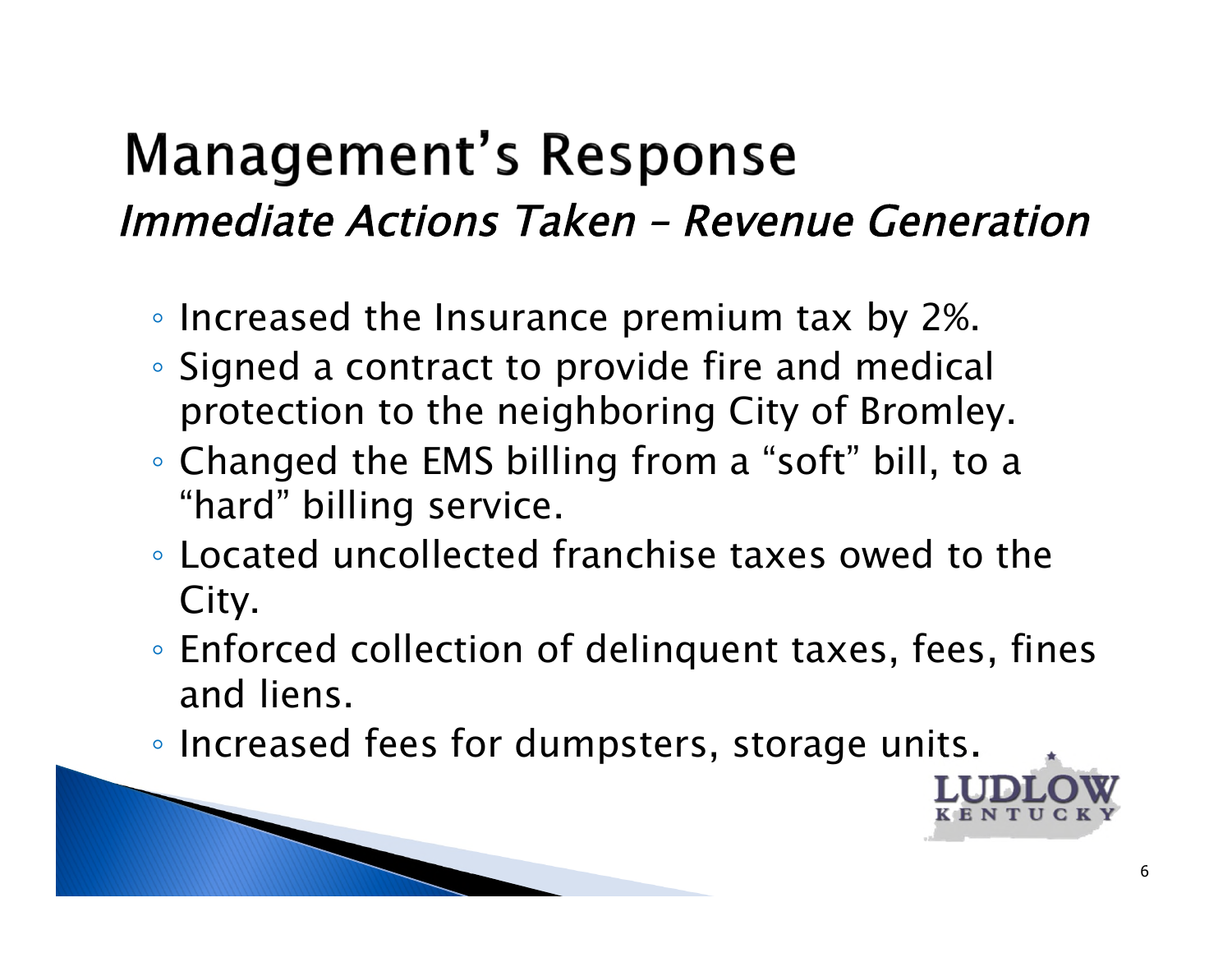## **Management's Response**

#### Future Actions to be Taken

- City plans to sell three or four pieces of land or properties.
- Meet with financial institutions to consolidate loans for a lower interest rate.
- Police will be trying to obtain contract with the City of Bromley to provide police service.
- Continuing pursuit of collection of all delinquent taxes.
- Sale of "Ernie's" property to developer.



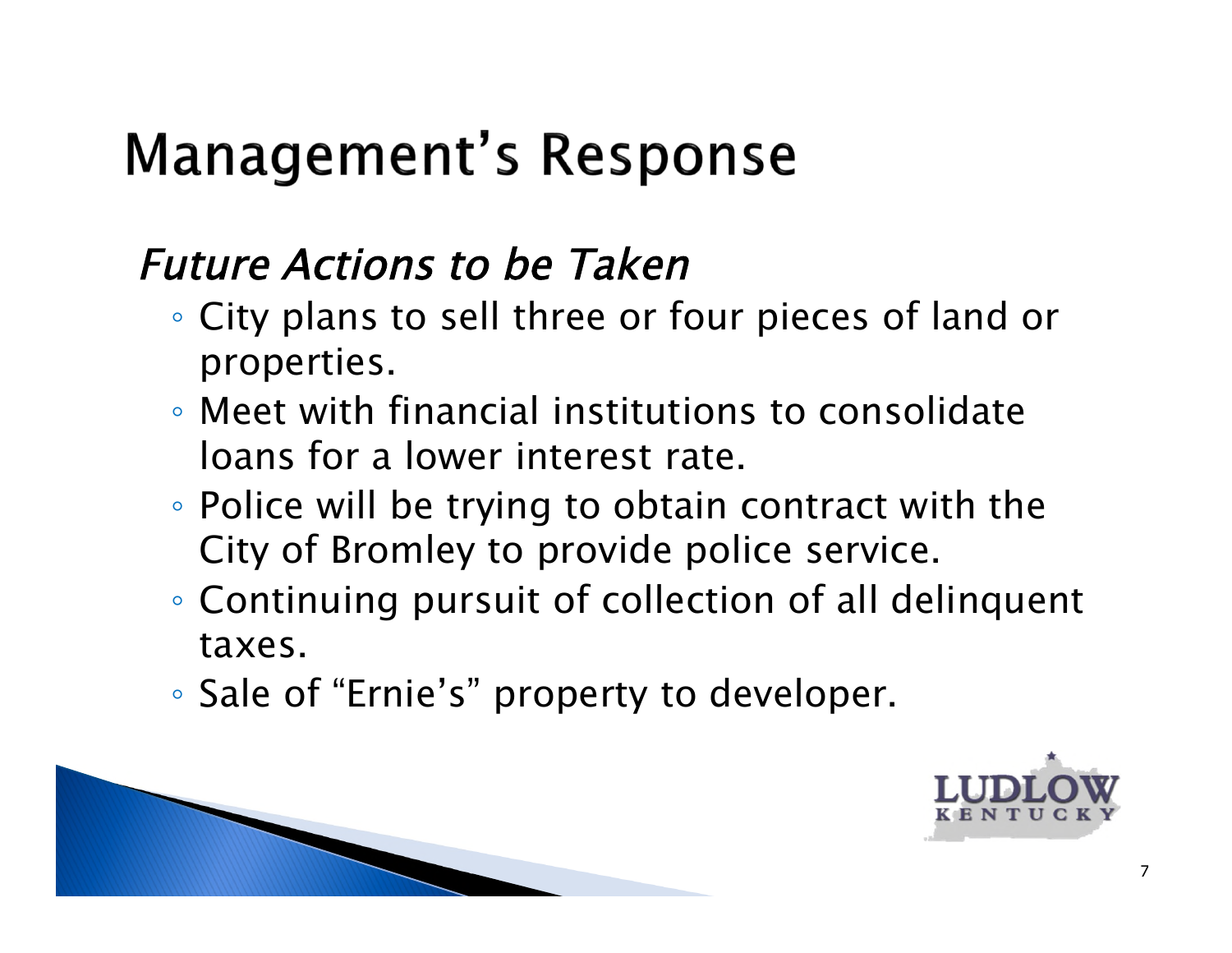## **Auditor Recommendations**

- ▶ We have reviewed Management's recovery plan and believe that the City can reverse this loss trend.
- We would highly recommend the following:
	- City Management and City Council should do all in their power to follow Management's recovery plan
	- The Finance Committee of the City Council should meet monthly to review both the budget to actual comparison for revenues and expenditures, and monitor the City's adherence to the recovery plan

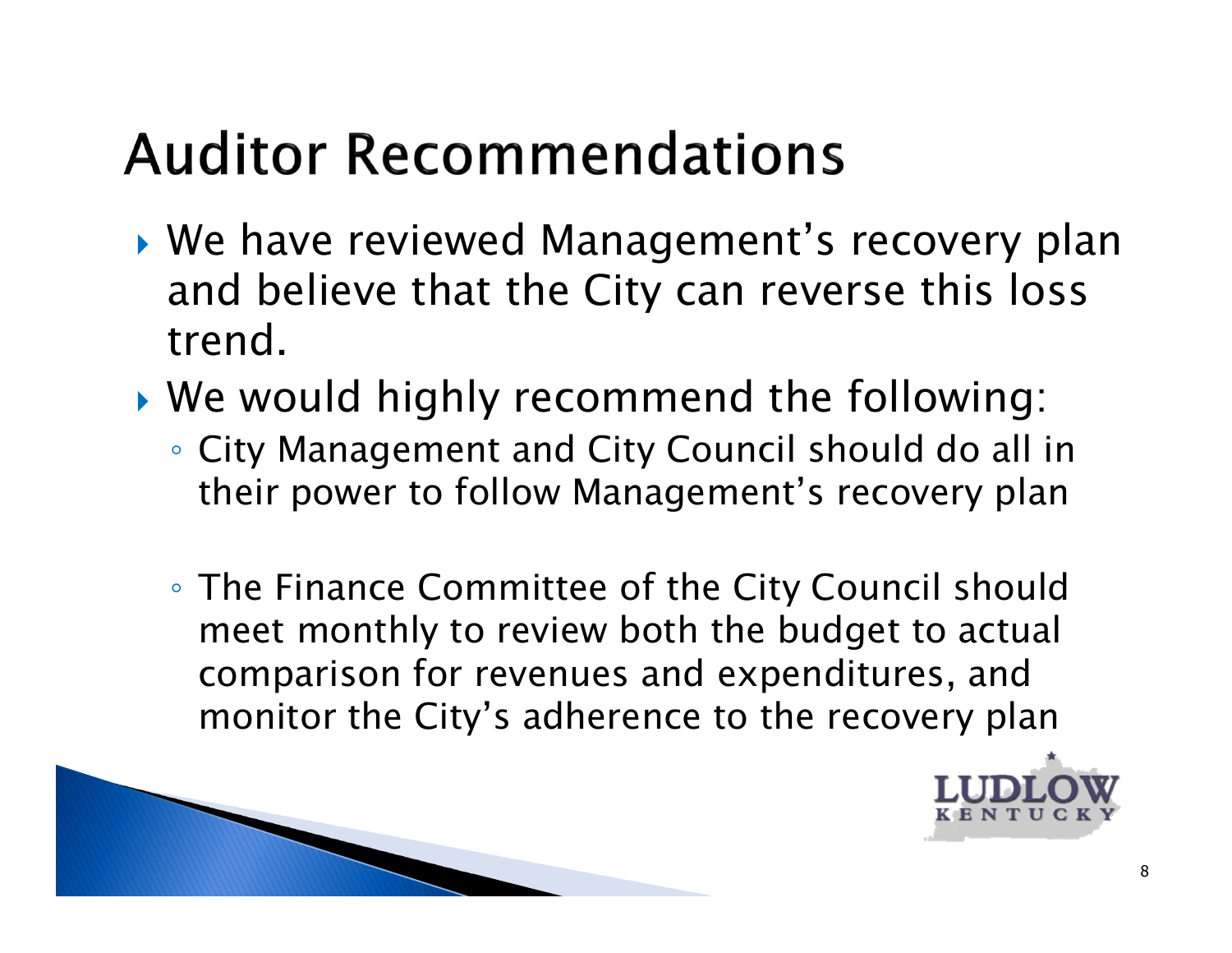#### **City of Ludlow** Governmental Funds - Fund Balance Comparison As of June 30th

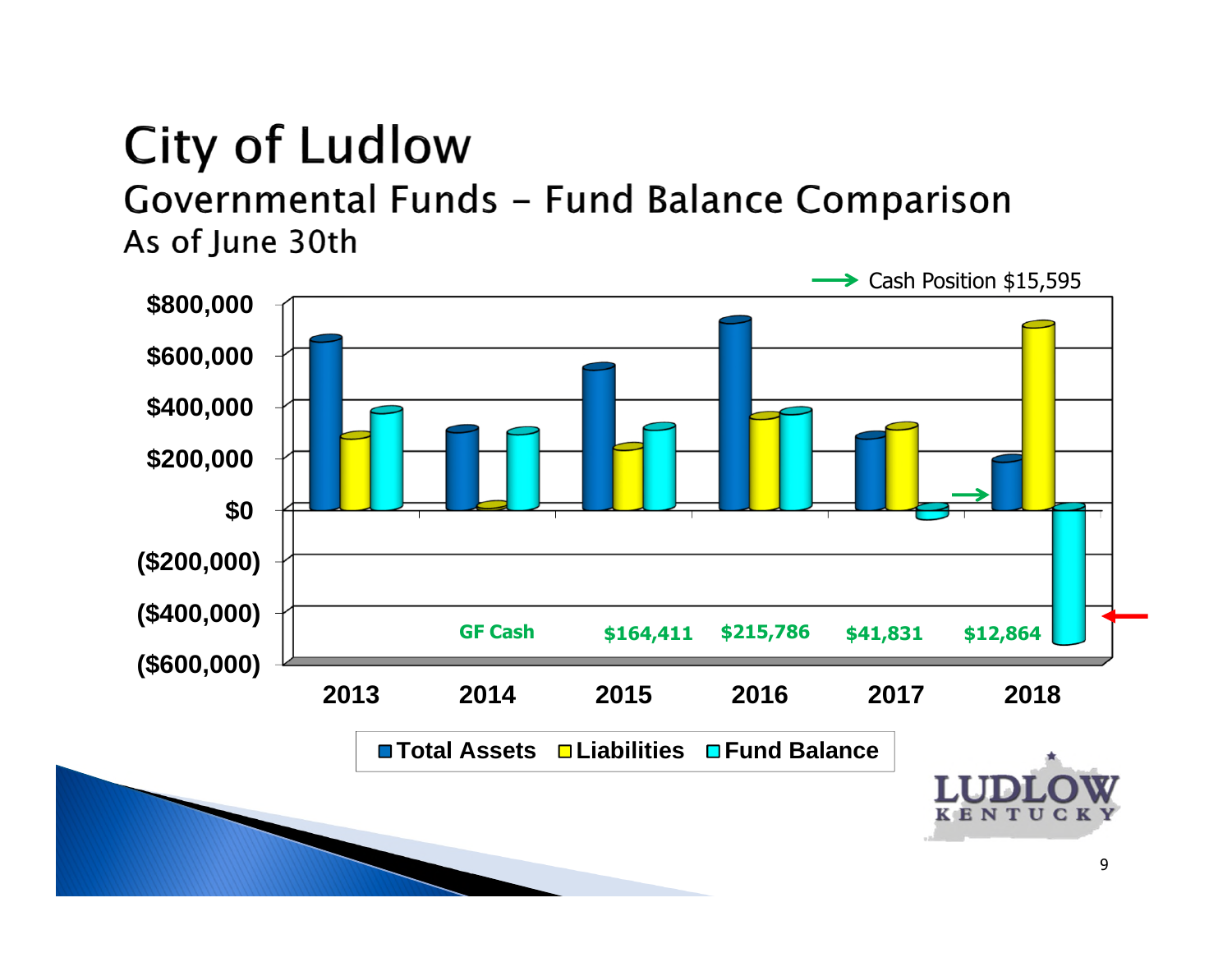# **City of Ludlow Long Term Debt Summary**

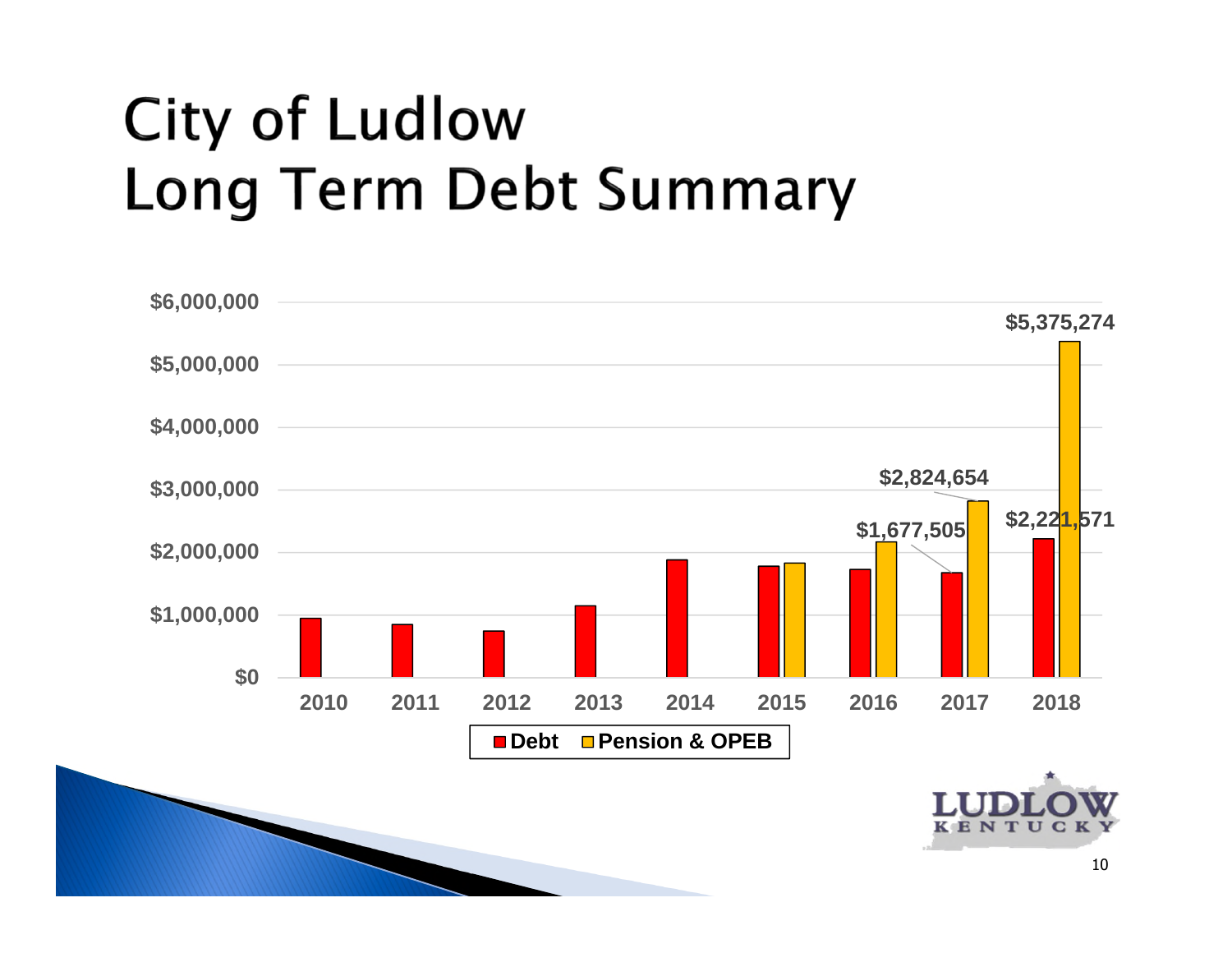#### **City of Ludlow** Revenue vs. Expenditures For the Years Ended June 30th



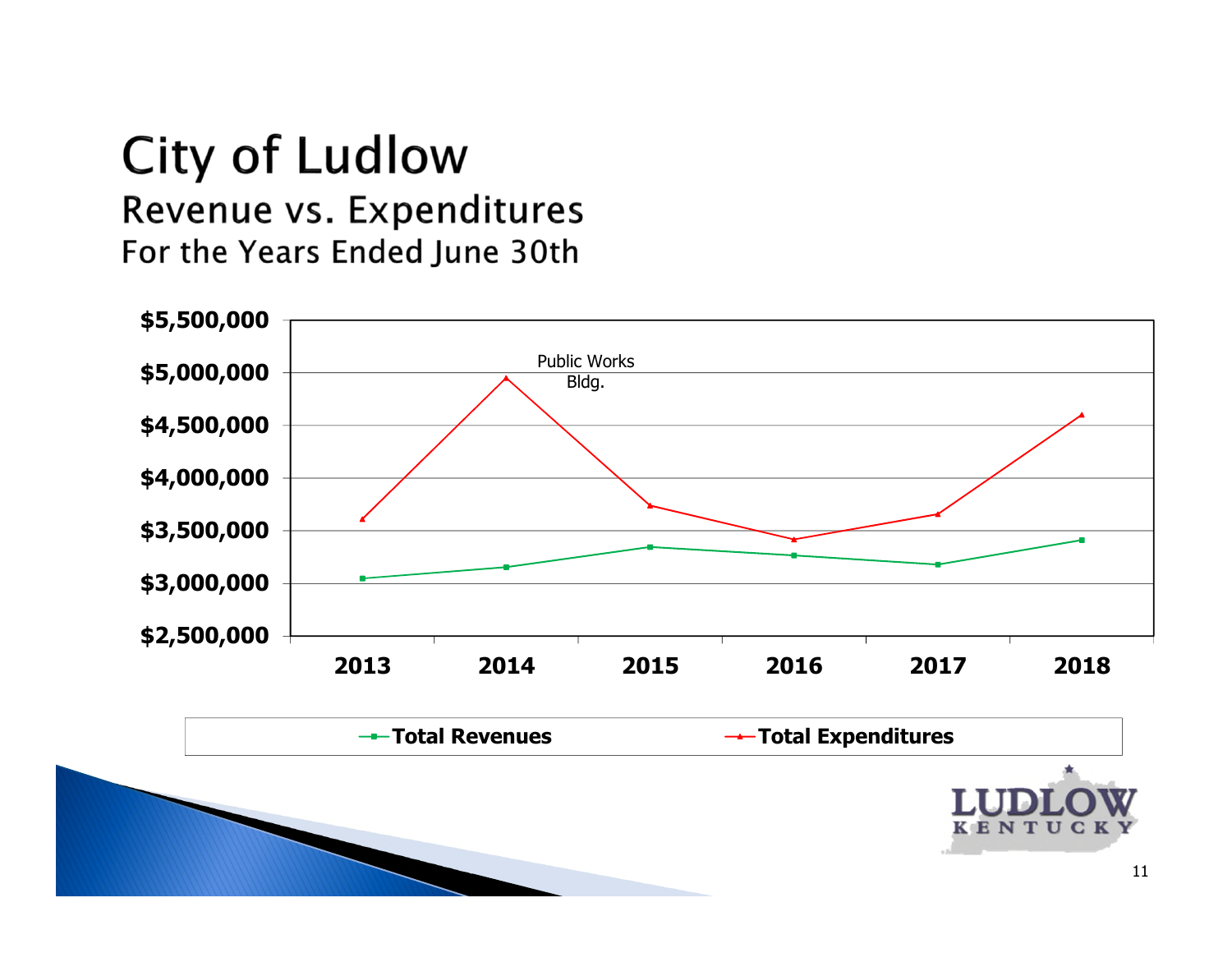Original Budget vs. Actual - General Fund - Revenues As of June 30th, 2018

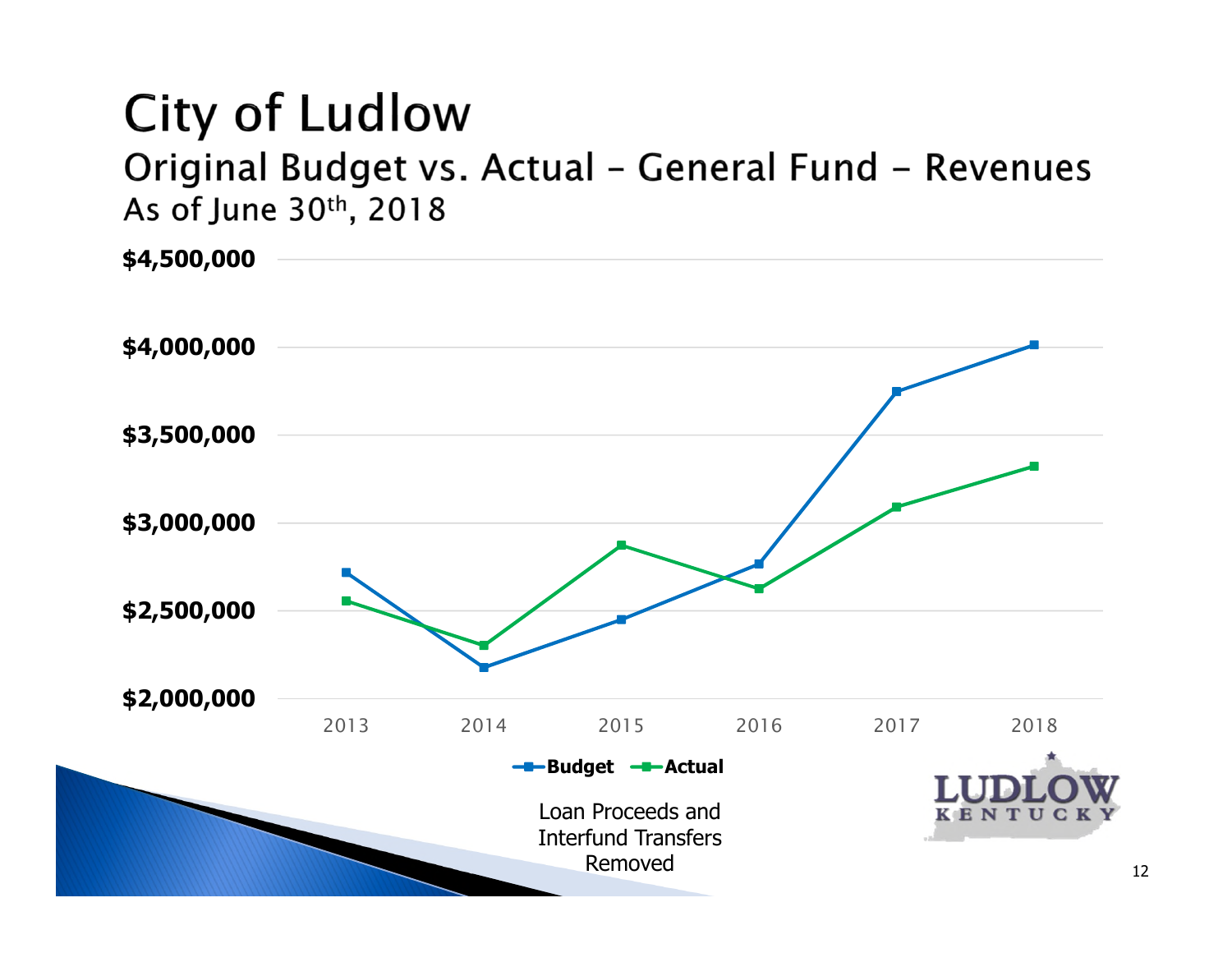Original Budget vs. Actual - General Fund - Expenses As of June 30th, 2018

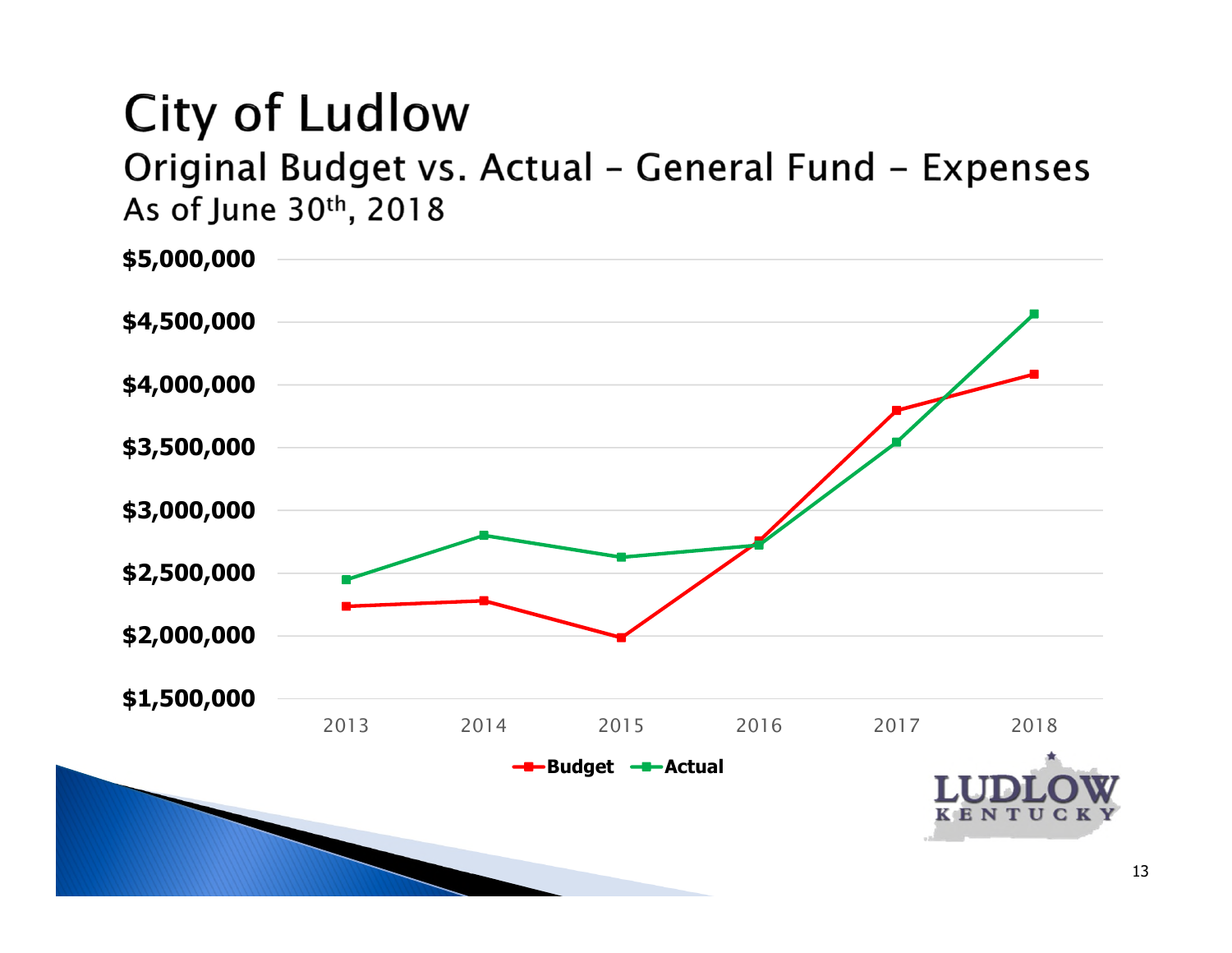**Revenues by Source** For the Year Ended June 30, 2018 Total Revenues - \$3,412,007